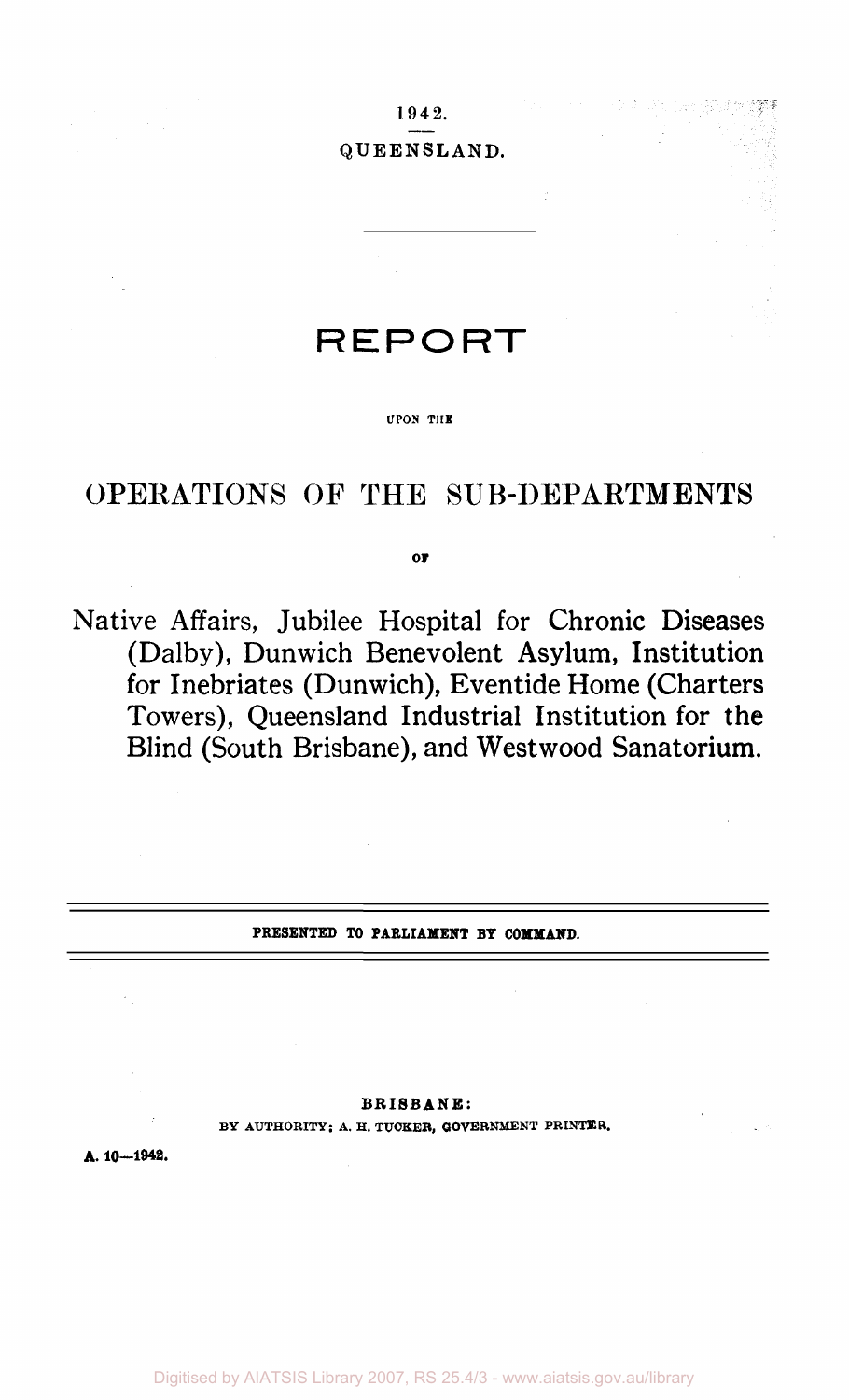## **Reports upon the Operations of Certain Sub-Departments of the Department of Health and Home Affairs.**

**Department of Health and Home Affairs, Brisbane, 28th September, 1942.** 

**TO THE HONOURABLE THE SECRETARY FOR HEALTH AND HOME AFFAIRS.** 

**SIR,—I have the honour to submit, for presentation to Parliament, the following information regarding the operations of the under-mentioned Sub-Departments of this Department.** 

**R: H. ROBINSON,** 

**Acting Under Secretary.** 

NATIVE AFFAIRS (Deputy Director, C. O'Leary).

JUBILEE HOSPITAL FOR CHRONIC DISEASES, DALBY (Superintendent, T. M. Daley). DUNWICH BENEVOLENT ASYLUM (Manager and Medical Superintendent, Dr. F. C. Turnbull). EVENTIDE HOME, CHARTERS TOWERS (Manager, E. P. Kelleher). INSTITUTION FOR INEBRIATES, DUNWICH (Superintendent, Dr. F. C. Turnbull).

QUEENSLAND INDUSTRIAL INSTITUTION FOR THE BLIND, SOUTH BRISBANE (Manager, J. E. Townsley).

WESTWOOD SANATORIUM (Superintendent, Dr. J. H. Blackburn).

### Native Affairs Information contained in Report of Deputy Director of Native Affairs for the Eighteen Months ended 30th June, 1942.

Sir—I have the honour to submit report under *"The Aboriginals Preservation and Protection Act of* 1939 " and *"The Torres Strait Islanders Act of* 1939" as at the 30th June, 1942.

Previously annual reports covered a calendar year, there-fore this one covers a period of eighteen months. The altered procedure is to provide more up-to-date information.

*Population.*—The total aboriginal and half-blood population as revealed by the census taken by the Bureau of Industry<br>at the 30th June, 1941, shows that there were at that date<br>aboriginals 8,977—half-castes 6,451—and Torres Strait islanders<br>3,675. These figures reveal a differ

Aboriginals, 8 decrease; half-castes, 287 increase;

Torres Strait islanders, 167 increase.

*The Use of Aboriginal Labour under War Conditions.*—The shortage of man-power for the essential primary industries of Queensland in which aboriginal labour can be suitably employed has been met to the fullest extent consistent with availability of such labour, and to provide it, working gangs on Government Settlements and Church Missions have been reorganised and all surplus drafted to the industries.

To assist in the harvesting of the peanut crop in the<br>Kingaroy district 100 men were sent from Cherbourg Settle-<br>ment and a further 100 were sent from Woorabinda Settle-<br>ment for harvesting cotton in the Callide Valley. Pa urgent.

Arrangements are being made for the transfer of labour<br>from Mornington Island Mission to the pastoral industry, and<br>the missions at Mitchell River and Doomadgee in the Gulf<br>district are likewise assisting to maintain the e

Farming and Stock.—Despite reduced man-power on Government settlements and church missions a more extensive production of food crops has been undertaken. The difficulties which hitherto attended such production on Woorabi

At Cherbourg Settlement additional areas were put under<br>regetables and excellent crops of turnips, cauliflowers, and<br>cabbages have already been harvested. After supplying the<br>needs of the settlement it was possible to dist

At Palm Island Settlement additional areas for the pro-<br>duction of vegetables are also being prepared, and on the<br>three settlements aboriginals are being encouraged to cultivate<br>food crops in their cottage gardens. The sch excellent crops. A similar policy of greater production applies<br>throughout all church missions, and generally every effort is<br>being made to meet all essential requirements for a greater<br>self maintenance of the institutions

Health.—Generally the health of aboriginals has been<br>satisfactory, and in country districts there has been no serious<br>epidemic. Cherbourg and Woorabinda Settlements, and to a<br>lesser degree Palm Island Settlement, experienc

Cherbourg Settlement was unfortunate in experiencing<br>an outbreak of typhoid fever which was promptly put under<br>control. Immunization and incoludation against diphtheria and<br>typhoid fever has been completed at Cherbourg and

*Belief to Indigent Aboriginals.*—The usual relief in food and clothing.was issued to all indigent aboriginals throughout Queensland. Every precaution is taken by Police Protectors of Aboriginals to sec that no aged or infirm aboriginal is allowed to want.